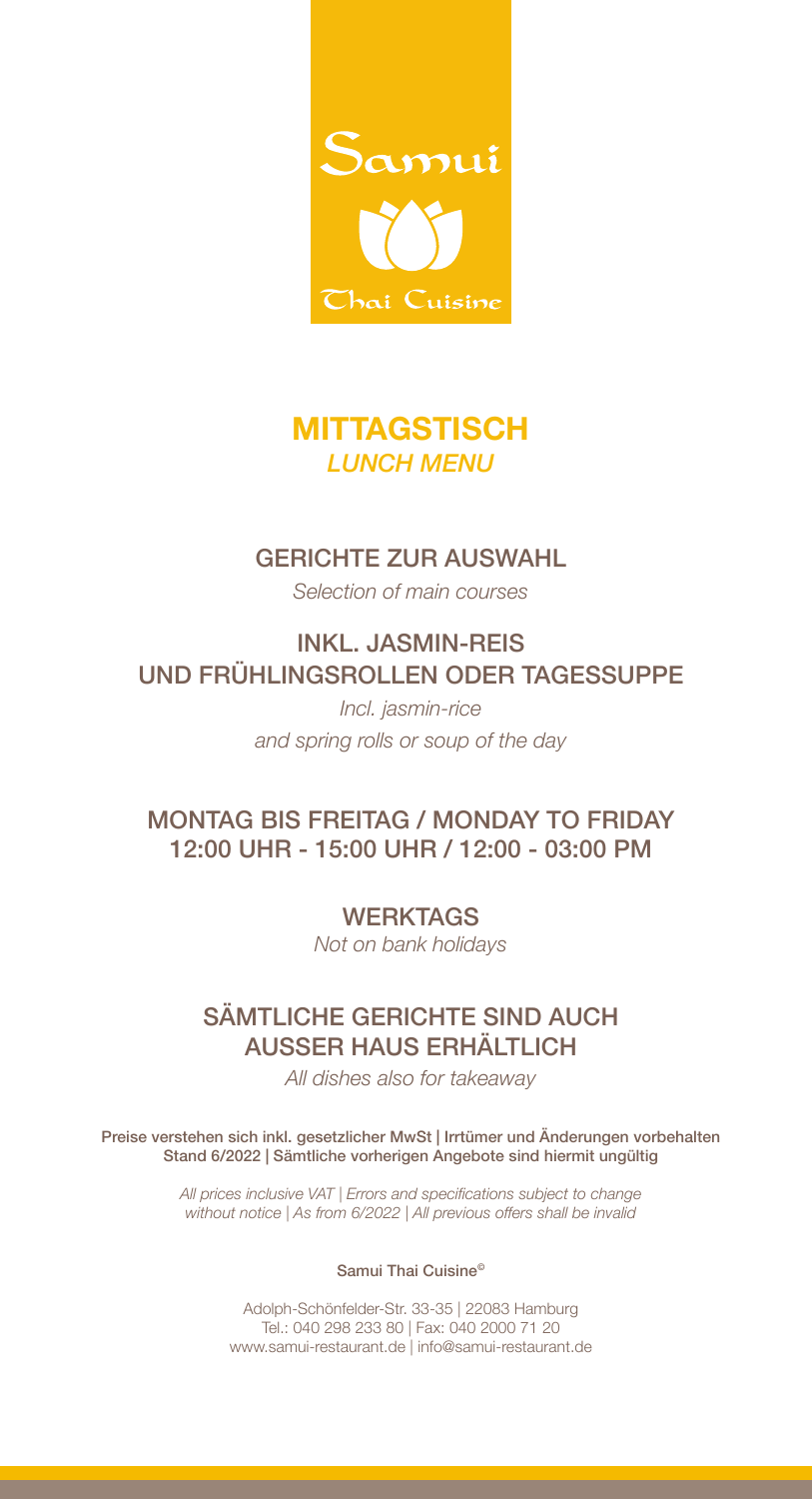| 500 - ROTES ODER GRÜNES<br>KOKOSMILCH-HÜHNERFLEISCHCURRY MIT GEMÜSE<br>Red or green coconut milk curry with chicken and vegetables<br>ี่แกงเผ็ดไก่, เขียวหวานไก <sup>่</sup>   <sup>5,B</sup> →          | 12,90€ |
|----------------------------------------------------------------------------------------------------------------------------------------------------------------------------------------------------------|--------|
| 501 - "MASAMAN" KOKOSMILCH-HÜHNERFLEISCHCURRY<br><b>MIT ERDNÜSSEN</b><br>"Masaman" coconut milk curry with chicken and peanuts   แกงมัสมั่นไก <sup>่</sup>   5,B,H,I,M                                   | 12,90€ |
| 502 - GEBRATENES HÜHNERFLEISCH MIT CASHEWKERNEN<br>Stir-fried chicken with cashew nuts   ไก <sup>่</sup> ผัดเม็ดมะม <sup>่</sup> วงหิมพานต <sup>์</sup>   <sup>1,2,5,B,I,K,M,N</sup>                     | 12,90€ |
| 503 - GEBRATENES HÜHNERFLEISCH MIT CHILI UND BASILIKUM<br>Stir-fried chicken with chili and basil leaves   ผัดกะเพราไก   1,2,5,1, M,N                                                                    | 12,90€ |
| 504 - KNUSPRIG GEBRATENES SCHWEINEFLEISCH<br><b>MIT VERSCHIEDENEM GEMÜSE</b><br>Crispy pan-fried sliced pork with mixed vegetables   หมูผัดผักรวม   1,2,5,1,M,N                                          | 12,90€ |
| 505 - GEBRATENES SCHWEINEFLEISCH MIT CHILLI UND BASILIKUM<br>Stir-fried sliced pork with chili and basil leaves   หมูผัดกะเพรา   1,2,5,1,M,N                                                             | 12,90€ |
| 506 - GEBRATENES SCHWEINEFLEISCH MIT INGWER<br>Stir-fried sliced pork with ginger   หมูผัดขิง   1,2,5,1, M, N                                                                                            | 12,90€ |
| 507 - ROTES ODER GRÜNES<br>KOKOSMILCH-RINDFLEISCHCURRY MIT GEMÜSE<br>Red or green coconut milk curry with beef and vegetables<br>ี แกงเผ็ดเนื้อ, เขียวหวานเนื้อ   <sup>5,B</sup> __                      | 13,90€ |
| 508 - GEBRATENES RINDFLEISCH MIT CHILI UND BASILIKUM<br>Stir-fried sliced beef with chili and basil leaves   ผัดกะเพราเนื้อ   1,2,5,1,M,N                                                                | 13,90€ |
| 509 - GEBRATENES RINDFLEISCH<br>MIT TOMATEN, ZWIEBELN UND PAPRIKA<br>Stir-fried sliced beef with tomatos, onions and paprika<br>เนื้อผัดมะเขือเทศ หอมใหญ่ ปาปริก <sup>้</sup> า   <sup>1,2,5,I,M,N</sup> | 13,90€ |
| 510 - IN PFEFFER-KORIANDER-KNOBLAUCH SOSSE<br><b>GEBRATENES RINDFLEISCH</b><br>Sliced beef, stir-fried in pepper-coriander-garlic sauce   เนื้อผัดกระเทียมพริกไทย   1,2,5,1,M,N                          | 13,90€ |
| 511 - ROTES KOKOSMILCH-LAMMFLEISCHCURRY MIT GEMÜSE<br>Red coconut milk curry with lamb and vegetables   แกงเผ็ดแกะ $ ^{5,B}$                                                                             | 13,90€ |
| 512 - GEBRATENES LAMMFLEISCH MIT FEIGEN<br>Stir-fried lamb with figs   แกะผัดมะเดื่อ   1,2,5,1, M,N                                                                                                      | 13,90€ |
| 513 - "PANAENG" PIKANTES ROTES<br>ENTENFLEISCHCURRY MIT ERDNÜSSEN<br>"Panaeng" Spicy red curry with duck and peanuts   พะแนงเปิด   5,B,H                                                                 | 13,90€ |
| 514 - KNUSPRIG GEBRATENES ENTENFLEISCH<br>MIT VERSCHIEDENEM GEMÜSE<br>Crispy pan-fried sliced duck with mixed vegetables   เปิดผัดผักรวม   1,2,5,I,M,N                                                   | 13,90€ |
| 515 - GEBRATENES ENTENFLEISCH MIT INGWER<br>Stir-fried sliced duck with ginger   เปิดผัดขิง   1,2,5,1, M, N                                                                                              | 13,90€ |
| 516 - GEBRATENES ENTENFLEISCH MIT CHILI UND BASILIKUM<br>Stir-fried sliced duck with chili and basil leaves   เปิดผัดกะเพรา   1,2,5,1,M,N                                                                | 13,90€ |
| 517 - GEBRATENES ENTENFLEISCH MIT CASHEWKERNEN<br>Stir-fried sliced duck with cashew nuts   เปิดผัดเม็ดมะม่วงหิมพานต <sup>์</sup>   <sup>1,2,5,B,I,K,M,N</sup>                                           | 13,90€ |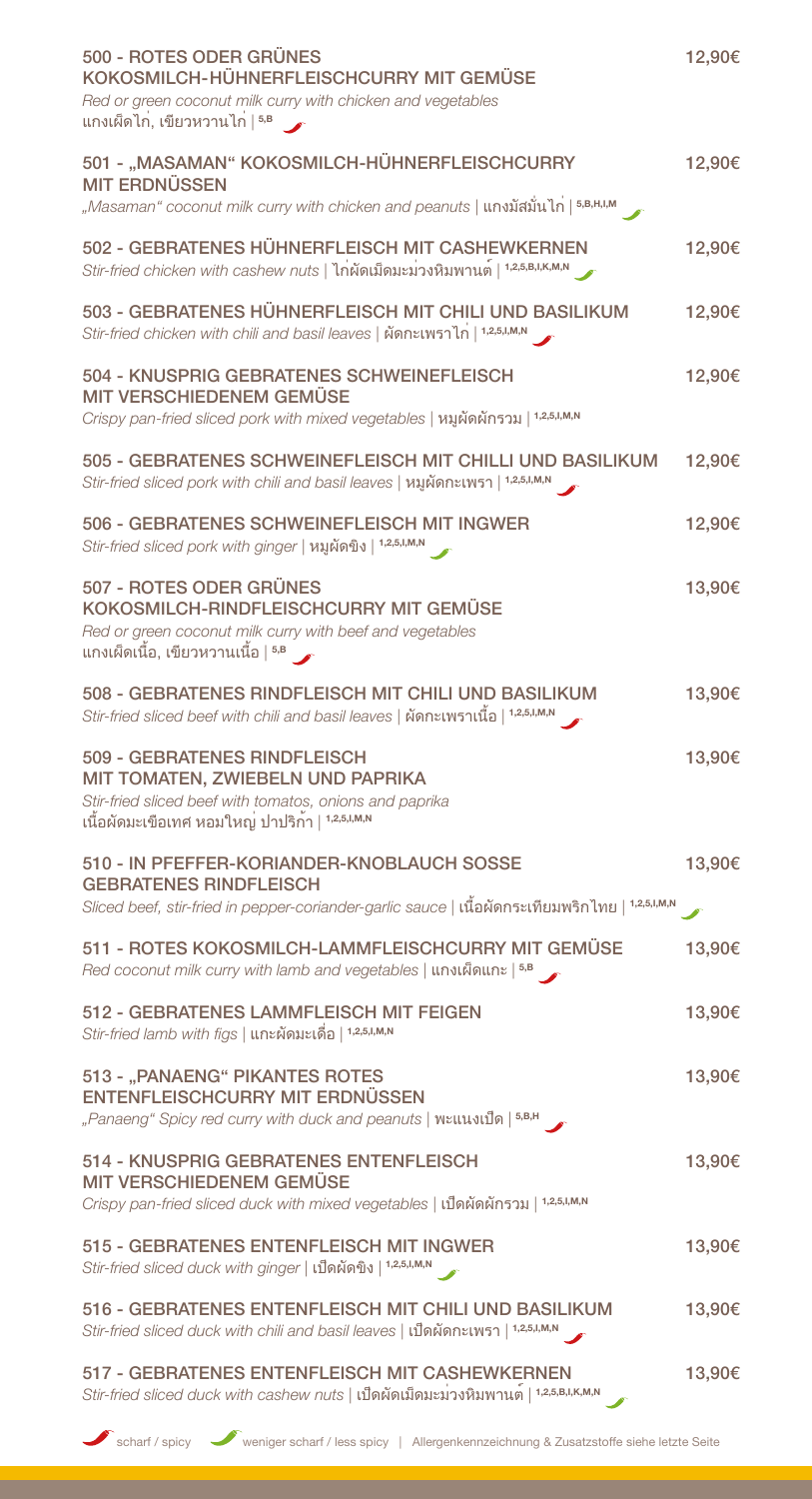| <b>518 - GEGRILLTES ENTENFLEISCH</b><br>MIT PIKANTER CHILISOSSE ÜBERGOSSEN<br>Grilled duck with spicy chili sauce   เปิดราดพริกสามรส $ B_1 $                                                                 | 13,90€ |
|--------------------------------------------------------------------------------------------------------------------------------------------------------------------------------------------------------------|--------|
| 519 - IN PFEFFER-KORIANDER-KNOBLAUCH SOSSE<br><b>GEBRATENES FISCH-FILET</b>                                                                                                                                  | 12,90€ |
| Fish fillet, stir-fried in pepper-coriander-garlic sauce   ปลาผัดกระเทียมพริกไทย   1,2,5,1, M,N                                                                                                              |        |
| 520 - GEBRATENES FISCH-FILET MIT CHILI UND BASILIKUM<br>Stir-fried fish fillet with chili and basil leaves   ปลาผัดกะเพรา   1,2,5,1,M,N                                                                      | 12,90€ |
| 521 - GEBRATENES FISCH-FILET MIT KRÄUTER ÜBERGOSSEN<br>Stir-fried fish fillet with herbs   ปลาสมุนไพร   1,2,5,B,I,K,M,N                                                                                      | 12,90€ |
| 522 - ROTES KOKOSMILCH-FISCHCURRY MIT GEMÜSE<br>Red coconut milk curry with fish and vegetables   แกงเผ็ดปลา   5,B                                                                                           | 12,90€ |
| 523 - GEBRATENES FISCH-FILET MIT CHILISOSSE ÜBERGOSSEN<br>"Three flavors" fried fish fillet in chilisauce   ปลาราดพริกสามรส   <sup>B</sup>                                                                   | 12,90€ |
| 524 - GEBRATENER TINTENFISCH MIT CHILI UND BASILIKUM<br>Stir-fried sliced squid with chili and basil leaves   ปลาหมึกผัดกะเพรา   1,2,5,I,M,N                                                                 | 12,90€ |
| 525 - IN PFEFFER-KORIANDER-KNOBLAUCH SOSSE<br><b>GEBRATENER TINTENFISCH</b>                                                                                                                                  | 12,90€ |
| Sliced squid, stir-fried in pepper-coriander-garlic sauce   ปลาหมึกผัดกระเทียม   1,2,5,1, M,N                                                                                                                |        |
| 526 - GEBRATENE GARNELEN MIT VERSCHIEDENEM GEMÜSE<br>Stir-fried prawns with mixed vegetables   กุ้งผัดผักรวม   1,2,5,c,I,M,N                                                                                 | 13,90€ |
| 527 - IN PFEFFER-KORIANDER-KNOBLAUCHSAUCE GEBRATENE GARNELEN 13,90€<br>Prawns stir fried in pepper-coriander-garlic sauce   กุ้งผัดกระเทียมพริกไทย   1,2,5,c,เ, M,N                                          |        |
| 528 - "PAD THAI" BRAT-REISNUDELN<br>MIT ERDNÜSSEN, HUHN ODER GARNELEN<br>"Pad Thai" fried rice-noodles with peanuts, chicken or prawns<br>ผัดไทยไก่ หรือ กุ้ง   <sup>A,B,H,M / A,B,C,H,M</sup>               | 13,90€ |
| 529 - "BA MI BED" GELBE NUDELN<br>MIT ENTENFLEISCH UND GEMÜSE<br>"Ba Mi Bed" yellow noodles with duck and vegetables   บะหมี่เปิด   1.2.5.A.I.M.N                                                            | 13,90€ |
|                                                                                                                                                                                                              |        |
| 530 - REISNUDELSUPPE MIT HUHN, SCHWEIN,<br><b>ENTE ODER RIND UND GEMÜSE</b>                                                                                                                                  | 13,90€ |
| (MIT FRÜHLINGSROLLEN, OHNE TAGESSUPPE UND REIS)<br>Rice noodle soup with chicken, pork, duck or beef and vegetables (With spring-rolls only)<br>้ก๋วยเตี๋ยวน้ำไก่, หมู, เป็ด, เนื้อ ∣ <sup>1,2,5,Ⅰ,м,พ</sup> |        |
| 531 - GEBRATENER REIS MIT EI UND GEMÜSE<br>Fried rice with egg and vegetables   ขาวผัดผักไข   1,2,5,1, M                                                                                                     | 10,90€ |
| 532 - "MASAMAN" CURRY MIT TOFU UND ERDNÜSSEN<br>"Masaman" curry with tofu and peanuts   แกงมัสมั่นเต <sup>้</sup> าหู้   5,B,H,I,M                                                                           | 11,90€ |
| 533 - GEBRATENES VERSCHIEDENES GEMÜSE UND TOFU<br>Stir-fried mixed vegetables and tofu   ผัดผักรวมมิตร เต <sup>้</sup> าหู   1,2,5,I,M,N                                                                     | 10,90€ |